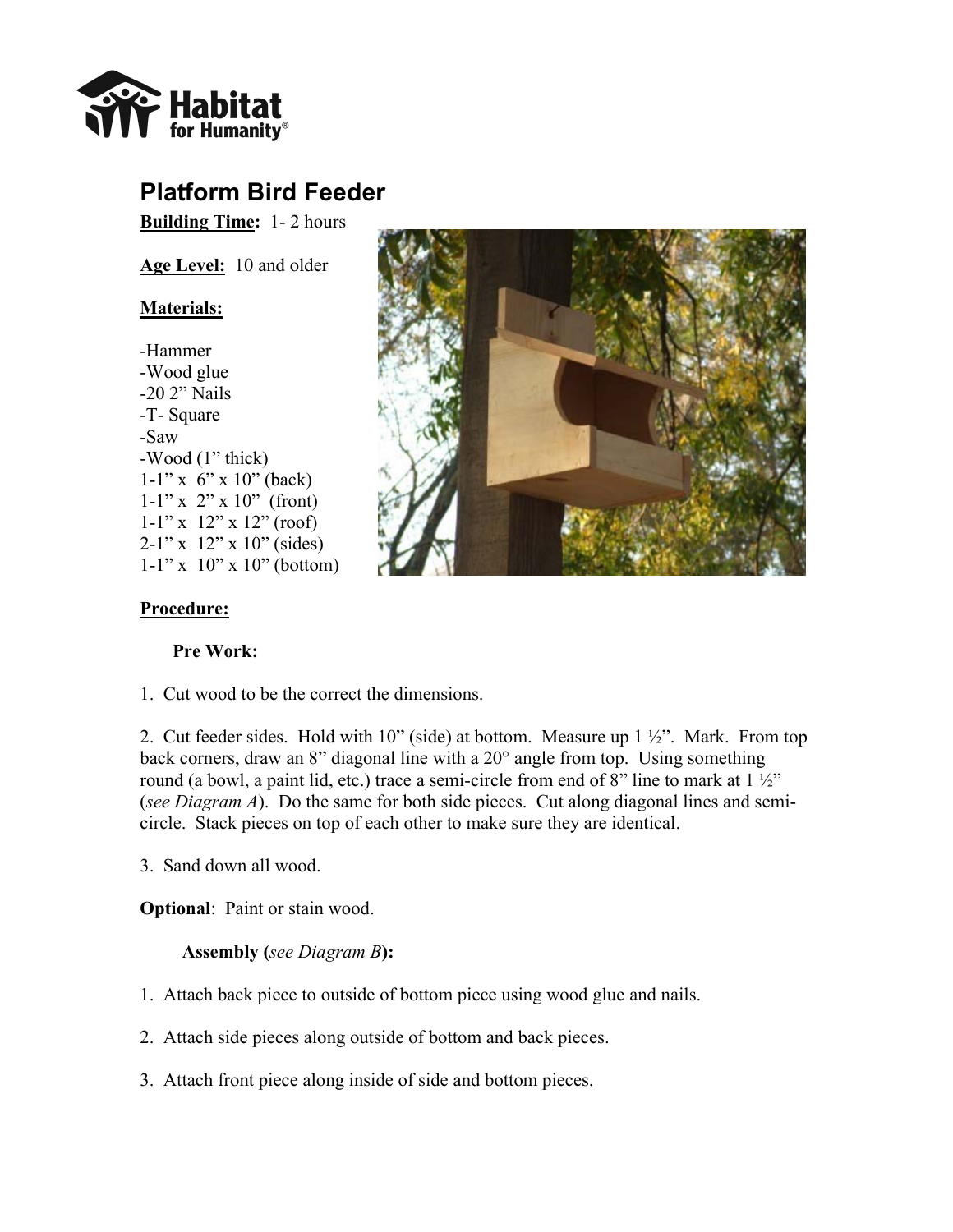4. Miter roof piece so that it will lie flush with back piece. (If you choose not to miter the roof piece, fill gap with silicon caulk).

5. Attach roof piece to tops of side pieces using 2" nails.

6. Drill a hole in the center of the back piece (above roof).



**Diagram B**